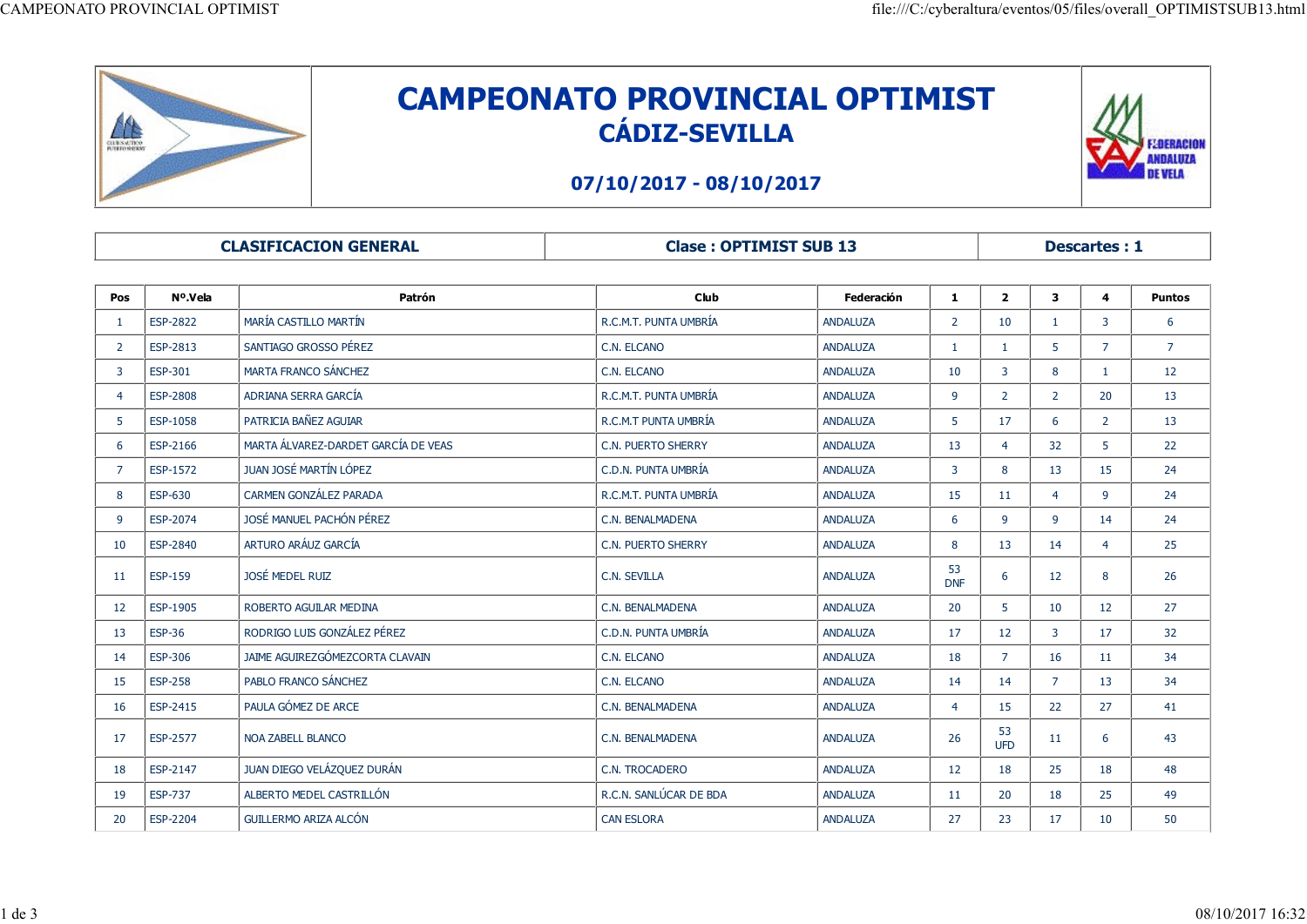|                |                                              |                                                                                                                                            |                                           |                                                     |                                                                   |                       |                              | 52                                                                                               |
|----------------|----------------------------------------------|--------------------------------------------------------------------------------------------------------------------------------------------|-------------------------------------------|-----------------------------------------------------|-------------------------------------------------------------------|-----------------------|------------------------------|--------------------------------------------------------------------------------------------------|
|                |                                              |                                                                                                                                            |                                           |                                                     |                                                                   |                       |                              | 54                                                                                               |
| ESP-1275       |                                              | <b>CAN ESLORA</b>                                                                                                                          | ANDALUZA                                  | 23                                                  | 27                                                                | 53                    |                              | 66                                                                                               |
|                |                                              |                                                                                                                                            |                                           |                                                     |                                                                   |                       |                              | 66                                                                                               |
|                | ÁLVARO POZO NAVARRO                          | <b>CAN ESLORA</b>                                                                                                                          |                                           |                                                     | 24                                                                | 15                    |                              | 68                                                                                               |
| ESP-2306       | CARLETE GÓMEZ DE ARCE                        | C.N. BENALMADENA                                                                                                                           | ANDALUZA                                  | 24                                                  | 26                                                                | 26                    | 21                           | 71                                                                                               |
| <b>ESP-192</b> | JUAN RODRÍGUEZ BENJUMEDA                     | R.C.N.P.S.M                                                                                                                                | ANDALUZA                                  | 53                                                  | 29                                                                | 20                    | 23                           | 72                                                                                               |
| ESP-1691       | MERCEDES MEDEL CASTRILLÓN                    | R.C.N SANLÚCAR DE BDA                                                                                                                      | ANDALUZA                                  | 22                                                  | 22                                                                | 28                    | 33                           | 72                                                                                               |
| ESP-148        | PABLO BARBADILLO DELGADO                     | R.C.N. SANLÚCAR DE BDA                                                                                                                     | ANDALUZA                                  | 16                                                  | 31                                                                | 42                    | 36                           | 83                                                                                               |
| <b>ESP-698</b> | IGNACIO FERNÁNDEZ SÁNCHEZ                    | C.N. PUERTO SHERRY                                                                                                                         | ANDALUZA                                  | 53<br><b>DNF</b>                                    | 28                                                                | 24                    | 31                           | 83                                                                                               |
| <b>ESP-864</b> | ANA PAVÓN JARABA                             | R.C.N.P.S.M                                                                                                                                | ANDALUZA                                  | 21                                                  | 34                                                                | 33                    | 30                           | 84                                                                                               |
| <b>ESP-734</b> | CARLOS CARRASCO DEL CUVILLO                  | C.N. PUERTO SHERRY                                                                                                                         | ANDALUZA                                  | 25                                                  | 25                                                                | 38                    | 34                           | 84                                                                                               |
| ESP-2468       | ÁLVARO PASTOR QUIÑONES                       | R.C EL CANDADO                                                                                                                             | ANDALUZA                                  | 32                                                  | 33                                                                | 41                    | 22                           | 87                                                                                               |
| ESP-491        | VICENTE HERNÁNDEZ SERRANO                    | R.C.N.P.S.M                                                                                                                                | ANDALUZA                                  | 53<br><b>DNF</b>                                    | 35                                                                | 30                    | 28                           | 93                                                                                               |
| ESP-501        | PABLO JIMÉNEZ DURÁN                          | R.C EL CANDADO                                                                                                                             | ANDALUZA                                  | 28                                                  | 30                                                                | 35                    | 39                           | 93                                                                                               |
|                | ALEJANDRO VÁZQUEZ QUINZAGULOV                | C.D.N. PUNTA UMBRÍA                                                                                                                        | ANDALUZA                                  | 33                                                  | 37                                                                | 27                    | 41                           | 97                                                                                               |
| ESP-1118       | SERGIO LÓPEZ MENCHERO                        | R.C.N.P.S.M                                                                                                                                | <b>ANDALUZA</b>                           | <b>UFD</b>                                          | 36                                                                | 29                    | 35                           | 100                                                                                              |
| ESP-1576       | ANDRÉS SEGURA PRIETO                         | C.N. SEVILLA                                                                                                                               | ANDALUZA                                  | 30                                                  | 53<br>DNF                                                         | 34                    | 37                           | 101                                                                                              |
| ESP-138        | PABLO FERNÁNDEZ SÁNCHEZ                      | C.N. PUERTO SHERRY                                                                                                                         | ANDALUZA                                  |                                                     | 38                                                                | 31                    | 38                           | 107                                                                                              |
| 6              | MIGUEL ÁNGEL BELTRÁN BENÍTEZ                 | C.D.N. PUNTA UMBRÍA                                                                                                                        | ANDALUZA                                  | 37                                                  | 32                                                                | 44                    | 43                           | 112                                                                                              |
| <b>ESP-93</b>  | PABLO DELGADO CAÑAS                          | C.N. SEVILLA                                                                                                                               | ANDALUZA                                  | 35                                                  | 42                                                                | 39                    | 44                           | 116                                                                                              |
| <b>ESP-238</b> | BELTRÁN ABAD SABORIDO                        | <b>CAN ESLORA</b>                                                                                                                          | ANDALUZA                                  | 53<br><b>DNF</b>                                    | 40                                                                | 46                    | 32                           | 118                                                                                              |
| ESP-4          | MERCEDES DE LA PUENTE ÁLVAREZ                | R.C.N.P.S.M                                                                                                                                | ANDALUZA                                  | 53<br><b>DNF</b>                                    | 41                                                                | 36                    | 42                           | 119                                                                                              |
| ESP-3          | MIGUEL PINEDA                                | R.C.N.P.S.M                                                                                                                                | ANDALUZA                                  | 36                                                  | 53<br>DNF                                                         | 37                    | 47                           | 120                                                                                              |
|                |                                              |                                                                                                                                            |                                           |                                                     | 53                                                                | 43                    | 45                           | 122                                                                                              |
|                | ESP-2474<br>ESP-1879<br>ESP-1491<br>ESP-1454 | CAMPEONATO PROVINCIAL OPTIMIST<br>JOSÉ ANTONIO RUIZ SOTO<br>LUIS SÁNCHEZ CORRALES<br>GUILLERMO CARRIÓN LÓPEZ<br>VICTORIA HERNÁNDEZ SERRANO | R.C.N.P.S.M<br>R.C.N.P.S.M<br>R.C.N.P.S.M | ANDALUZA<br>ANDALUZA<br>ANDALUZA<br><b>ANDALUZA</b> | $\overline{7}$<br>19<br>31<br>29<br><b>UFD</b><br>53<br>53<br>DNF | 53<br>UFD<br>16<br>21 | 21<br>23<br><b>BFD</b><br>19 | file:///C:/cyberaltura/eventos/05/files/overall_OPTIMISTSUB13.html<br>24<br>19<br>16<br>26<br>29 |